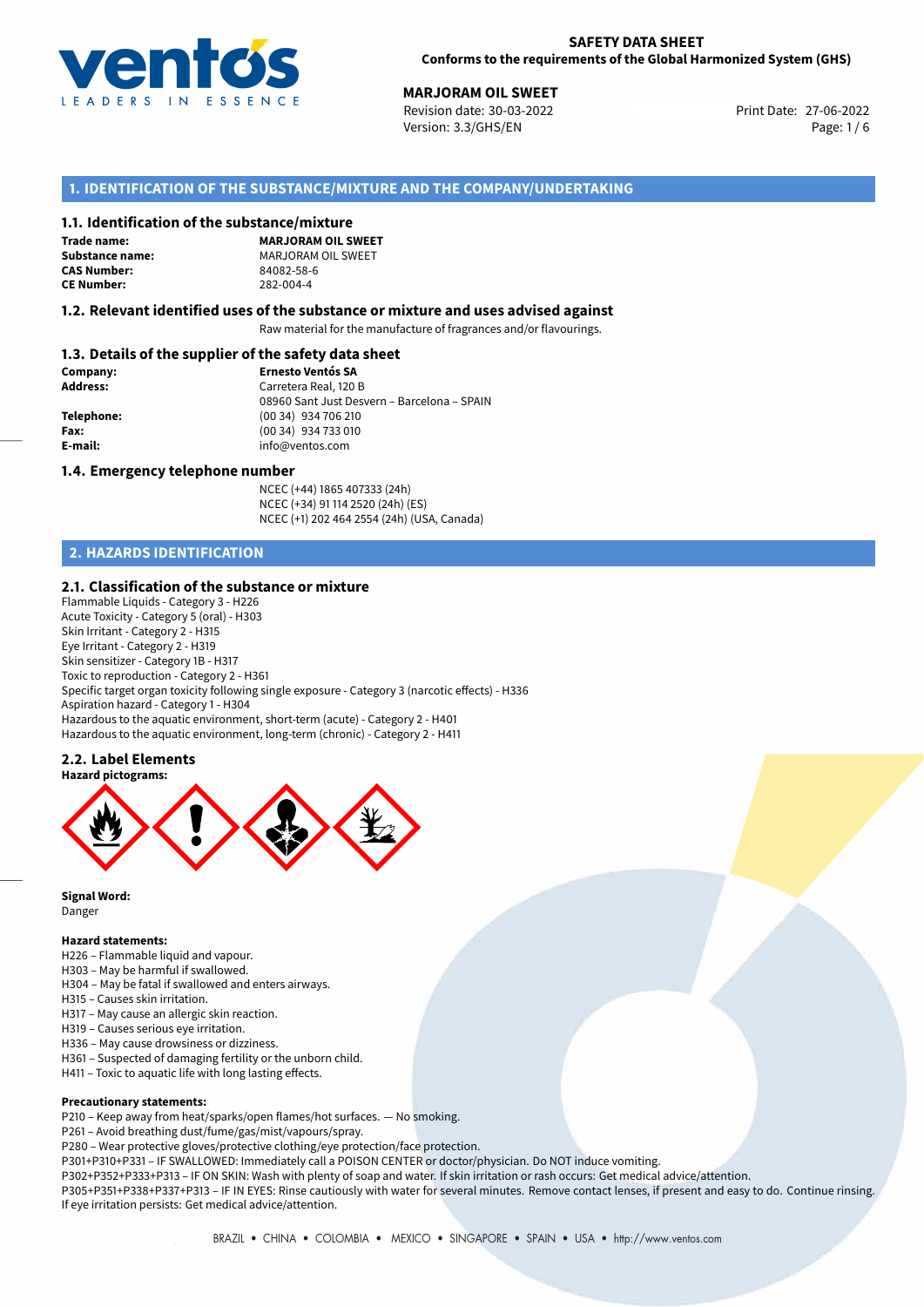

#### **SAFETY DATA SHEET Conforms to the requirements of the Global Harmonized System (GHS)**

27-06-2022 **MARJORAM OIL SWEET** Revision date: 30-03-2022 Version: 3.3/GHS/EN Page: 2 / 6

# **2.3. Other hazards**

No Information available

# **3. COMPOSITION/INFORMATION ON INGREDIENTS**

# **3.1. Substances**

CAS number: 84082-58-6<br>EC number: 282-004-4 EC number:

Chemical name: MARJORAM OIL SWEET<br>
CAS number: 84082-58-6

#### **Hazardous constituents:**

| <b>Chemical Name</b> | % (w/w)        | <b>CAS No</b><br><b>EC No</b> | <b>Classification according to GHS</b>                                                                                                                                                                                                                                                                                                                                                                                                                 |  |  |
|----------------------|----------------|-------------------------------|--------------------------------------------------------------------------------------------------------------------------------------------------------------------------------------------------------------------------------------------------------------------------------------------------------------------------------------------------------------------------------------------------------------------------------------------------------|--|--|
| TERPINEN-4-OL        | $>$ 25; $<$ 50 | 562-74-3<br>209-235-5         | Flammable Liquids - Category 4 - H227<br>Acute Toxicity - Category 4 (oral) - H302<br>Acute Toxicity - Category 4 (inhalation) - H332<br>Acute Toxicity - Category 5 (dermal) - H313<br>Skin Irritant - Category 2 - H315<br>Eye Irritant - Category 2B - H320<br>Specific target organ toxicity following single exposure - Category 3 (narcotic effects)<br>$- H336$<br>Hazardous to the aquatic environment, short-term (acute) - Category 2 - H401 |  |  |
| GAMMA-TERPINENE      | $>10$ ; $<$ 25 | 99-85-4<br>202-794-6          | Flammable Liquids - Category 3 - H226<br>Acute Toxicity - Category 5 (oral) - H303<br>Toxic to reproduction - Category 2 - H361<br>Aspiration hazard - Category 1 - H304<br>Hazardous to the aquatic environment, short-term (acute) - Category 2 - H401<br>Hazardous to the aquatic environment, long-term (chronic) - Category 2 - H411                                                                                                              |  |  |
| ALPHA-PHELLANDRENE   | $\geq$ 10; <25 | 99-83-2<br>202-792-5          | Flammable Liquids - Category 3 - H226<br>Aspiration hazard - Category 1 - H304<br>Hazardous to the aquatic environment, short-term (acute) - Category 1 - H400<br>Hazardous to the aquatic environment, long-term (chronic) - Category 1 - H410                                                                                                                                                                                                        |  |  |
| <b>TERPINEOL</b>     | $>1$ ; <10     | $98 - 55 - 5$<br>202-680-6    | Flammable Liquids - Category 4 - H227<br>Acute Toxicity - Category 5 (oral) - H303<br>Skin Irritant - Category 2 - H315<br>Eye Irritant - Category 2A - H319<br>Hazardous to the aquatic environment, short-term (acute) - Category 2 - H401                                                                                                                                                                                                           |  |  |
| <b>MYRCENE</b>       | $>1$ ; <10     | 123-35-3<br>204-622-5         | Flammable Liquids - Category 3 - H226<br>Skin Irritant - Category 2 - H315<br>Eye Irritant - Category 2A - H319<br>Aspiration hazard - Category 1 - H304<br>Hazardous to the aquatic environment, short-term (acute) - Category 1 - H400<br>Hazardous to the aquatic environment, long-term (chronic) - Category 2 - H411                                                                                                                              |  |  |
| <b>LIMONENE</b>      | $>1$ ; <10     | 138-86-3<br>205-341-0         | Flammable Liquids - Category 3 - H226<br>Skin Irritant - Category 2 - H315<br>Skin sensitizer - Category 1B - H317<br>Aspiration hazard - Category 1 - H304<br>Hazardous to the aquatic environment, short-term (acute) - Category 1 - H400<br>Hazardous to the aquatic environment, long-term (chronic) - Category 3 - H412                                                                                                                           |  |  |

[See the full text of the hazard statements in section 16.](#page-5-0)

#### **3.2. Mixtures**

Not applicable.

# **4. FIRST-AID MEASURES**

### **4.1. Description of necessary first aid measures**

| Ingestion:    | Rinse mouth with water.                            |                                                                                                                       |  |
|---------------|----------------------------------------------------|-----------------------------------------------------------------------------------------------------------------------|--|
|               | Obtain medical advice.                             |                                                                                                                       |  |
|               | Keep at rest. Do not induce vomiting.              |                                                                                                                       |  |
| Eye contact:  |                                                    | In case of contact with eyes, rinse immediately with plenty of water for at least 15 minutes and seek medical advice. |  |
| Inhalation:   | Remove person to fresh air and keep at rest.       |                                                                                                                       |  |
|               | Seek immediate medical advice.                     |                                                                                                                       |  |
| Skin contact: | Take off immediately all contaminated clothing.    |                                                                                                                       |  |
|               | Thoroughly wash affected skin with soap and water. |                                                                                                                       |  |
|               | Seek medical attention if symptoms persist.        |                                                                                                                       |  |
|               |                                                    |                                                                                                                       |  |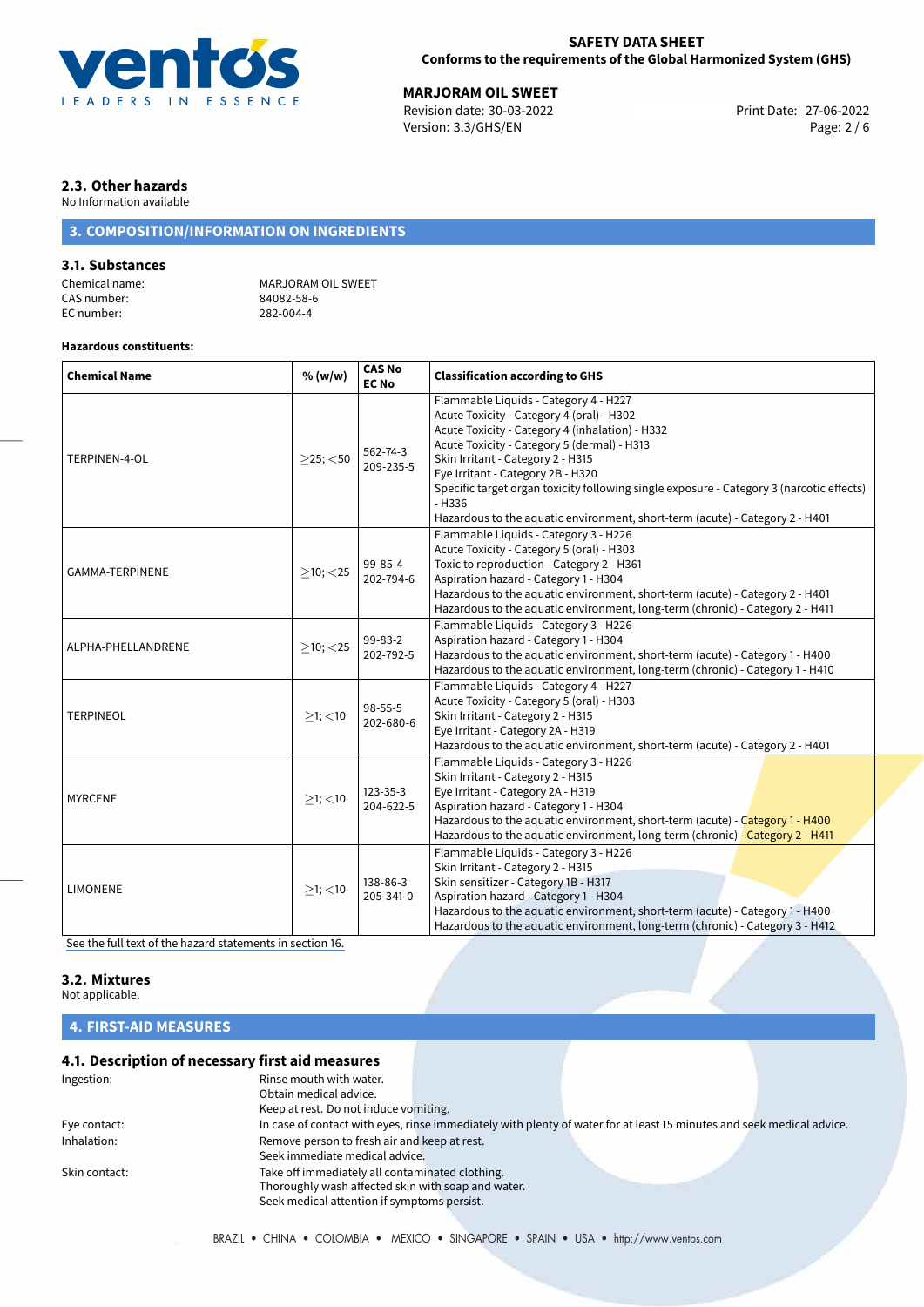

# 27-06-2022 **MARJORAM OIL SWEET**

Revision date: 30-03-2022 Version: 3.3/GHS/EN Page: 3 / 6

# **4.2. Most important symptoms and effects, both acute and delayed**

No information available.

#### **4.3. Indication of any immediate medical attention and special treatment needed**

No information available.

# **5. FIRE-FIGHTING MEASURES**

#### **5.1. Extinguishing Media**

Water spray, carbon dioxide, dry chemical powder or appropriate foam. For safety reasons do not use full water jet.

#### **5.2. Special hazards arising from the substance or mixture**

Known or Anticipated Hazardous Products of Combustion: Emits toxic fumes under fire conditions.

#### **5.3. Advice for firefighters**

High temperatures can lead to high pressures inside closed containers. Avoid inhalation of vapors that are created. Use appropriate respiratory protection. Do not allow spillage of fire to be poured into drains or watercourses. Wear self-contained breathing apparatus and protective clothing.

### **6. ACCIDENTAL RELEASE MEASURES**

#### **6.1. Personal precautions, protective equipment and emergency procedures**

Evacuate surronding areas. Ensure adequate ventilation. Keep unnecessary and unprotected personnel from entering. Do not breathe vapor/spray. Avoid contact with skin and eyes. Information regarding personal protective measures: see section 8.

#### **6.2. Environmental precautions**

To avoid possible contamination of the environment, do not discharge into any drains, surface waters or groundwaters.

#### **6.3. Methods and materials for containment and cleaning up**

Cover with an inert, inorganic, non-combustible absorbent material (e.g. dry-lime, sand, soda ash). Place in covered containers using non-sparking tools and transport outdoors. Avoid open flames or sources of ignition (e.g. pilot lights on gas hot water heater). Ventilate area and wash spill site after material pickup is complete.

#### **6.4. Reference to other sections**

Information regarding exposure controls, personal protection and disposal considerations can be found in sections 8 and 13.

#### **7. HANDLING AND STORAGE**

#### **7.1. Precautions for safe handling**

Do not store or handle this material near food or drinking water. Do not smoke. Avoid contact with the eyes, skin and clothing. Wear protective clothing and use glasses. Observe the rules of safety and hygiene at work. Keep in the original container or an alternative made from a compatible material.

#### **7.2. Conditions for safe storage, including any incompatibilities**

Store in tightly closed and preferably full containers in a cool, dry and ventilated area, protected from light. Keep away from sources of ignition (e.g. hot surfaces, sparks, flame and static discharges). Keep away from incompatible materials (see section 10).

# **7.3. Specific end use(s)**

No information available.

#### **8. EXPOSURE CONTROLS AND PERSONAL PROTECTION**

#### **8.1. Control parameters**

Components with occupational exposure limits: None known.

#### **8.2. Exposure controls**

Measures should be taken to prevent materials from being splashed into the body. Provide adequate ventilation, according to the conditions of use. Use a mechanical exhaust if required.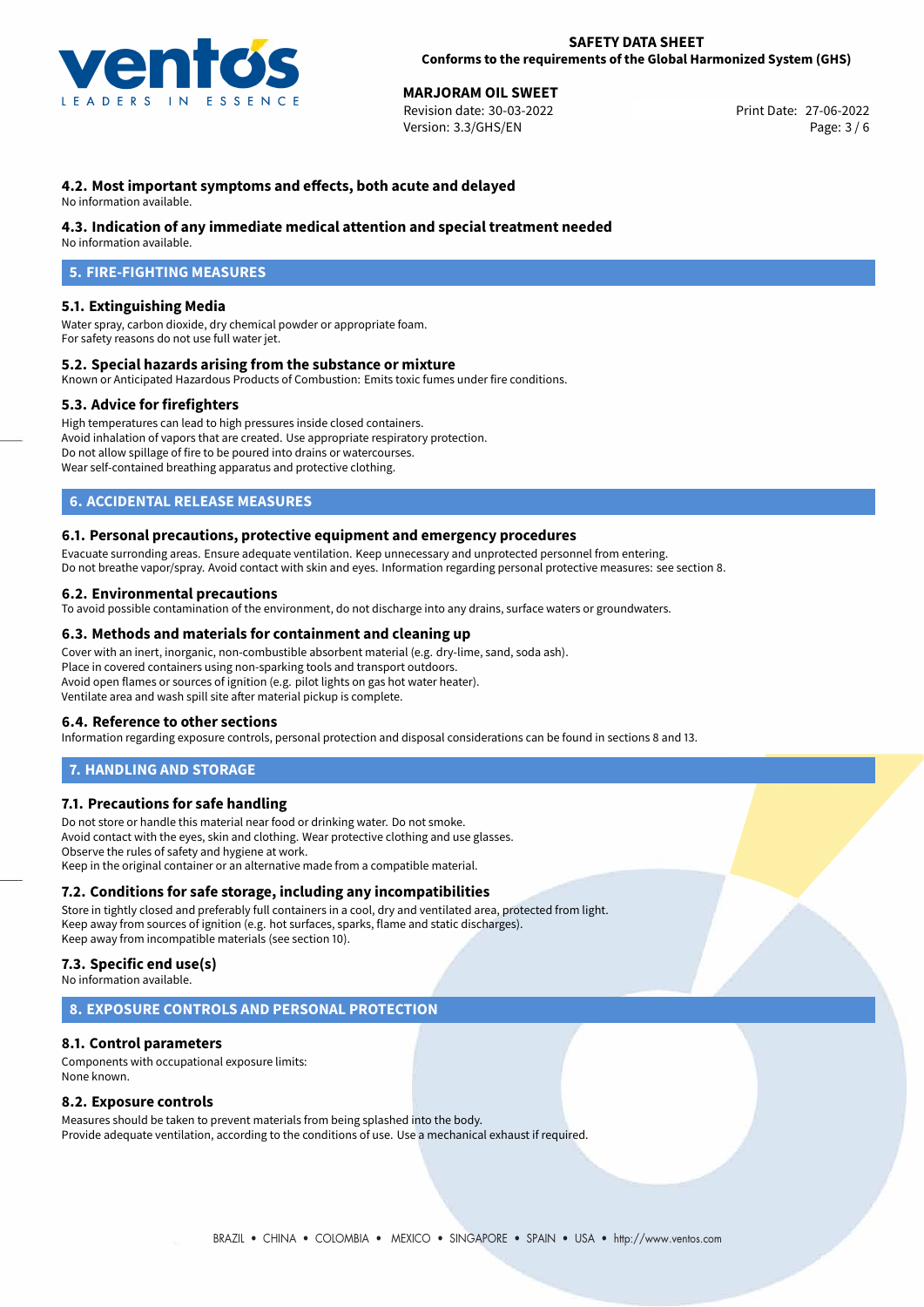

27-06-2022 **MARJORAM OIL SWEET** Revision date: 30-03-2022 Print Date: Version: 3.3/GHS/EN Page: 4 / 6

#### **8.3. Individual protection measures, such as personal protective equipment**

Eye/Face protection: Chemical safety goggles are recommended. Wash contaminated goggles before reuse. Chemical-resistant gloves are recommended. Wash contaminated gloves before reuse. Body protection: Personal protective equipment for the body should be selected based on the task being performed and the risks involved. Respiratory Protection: In case of insufficient ventilation, use suitable respiratory equipment. Environmental exposure controls: Emissions from ventilation or process equipment should be checked to ensure they comply with environmental protection legislation. In some cases, filters or engineering modifications to the process equipment will be necessary to reduce emissions to acceptable levels.

# **9. PHYSICAL AND CHEMICAL PROPERTIES**

#### **9.1. Information on basic physical and chemical properties**

| Appearance:                            | Liguid                    |
|----------------------------------------|---------------------------|
| Colour:                                | Conforms to standard      |
| Odour:                                 | Conforms to standard      |
| Odour theshold:                        | Not determined            |
| pH:                                    | Not determined            |
| Melting point/freezing point:          | Not determined            |
| Boling point/boiling range (°C):       | Not determined            |
| Flash point:                           | 59 °C                     |
| Evaporation rate:                      | Not determined            |
| Flammability:                          | Not determined            |
| Lower flammability/Explosive limit:    | Not determined            |
| Upper flammability/Explosive limit:    | Not determined            |
| Vapour pressure:                       | Not determined            |
| Vapour Density:                        | Not determined            |
| Density:                               | $0,86-0,89$ g/mL (20°C)   |
| Relative density:                      | $0,86 - 0,89$ (20°C)      |
| Water solubility:                      | <b>INSOLUBLE IN WATER</b> |
| Solubility in other solvents:          | SOLUBLE IN ETHANOL        |
| Partition coefficient n-octanol/water: | Not determined            |
| Auto-ignition temperature:             | Not determined            |
| Decomposition temperature:             | Not determined            |
| Viscosity, dynamic:                    | Not determined            |
| Viscosity, kinematic:                  | Not determined            |
| Explosive properties:                  | Not determined            |
| Oxidising properties:                  | <b>NONE EXPECTED</b>      |
|                                        |                           |

#### **10. STABILITY AND REACTIVITY**

#### **10.1. Reactivity**

No hazardous reactions if stored and handled as prescribed/indicated.

### **10.2. Chemical stability**

The product is stable if stored and handled as prescribed/indicated.

#### **10.3. Possibility of hazardous reactions**

No hazardous reactions if stored and handled as prescribed/indicated.

#### **10.4. Conditions to Avoid**

Conditions to Avoid: Excessive heat, flame or other ignition sources.

#### **10.5. Incompatible materials**

Avoid contact with strong acids and bases and oxidizing agents.

#### **10.6. Hazardous decomposition products**

During combustion may form carbon monoxide and unidentified organic compounds.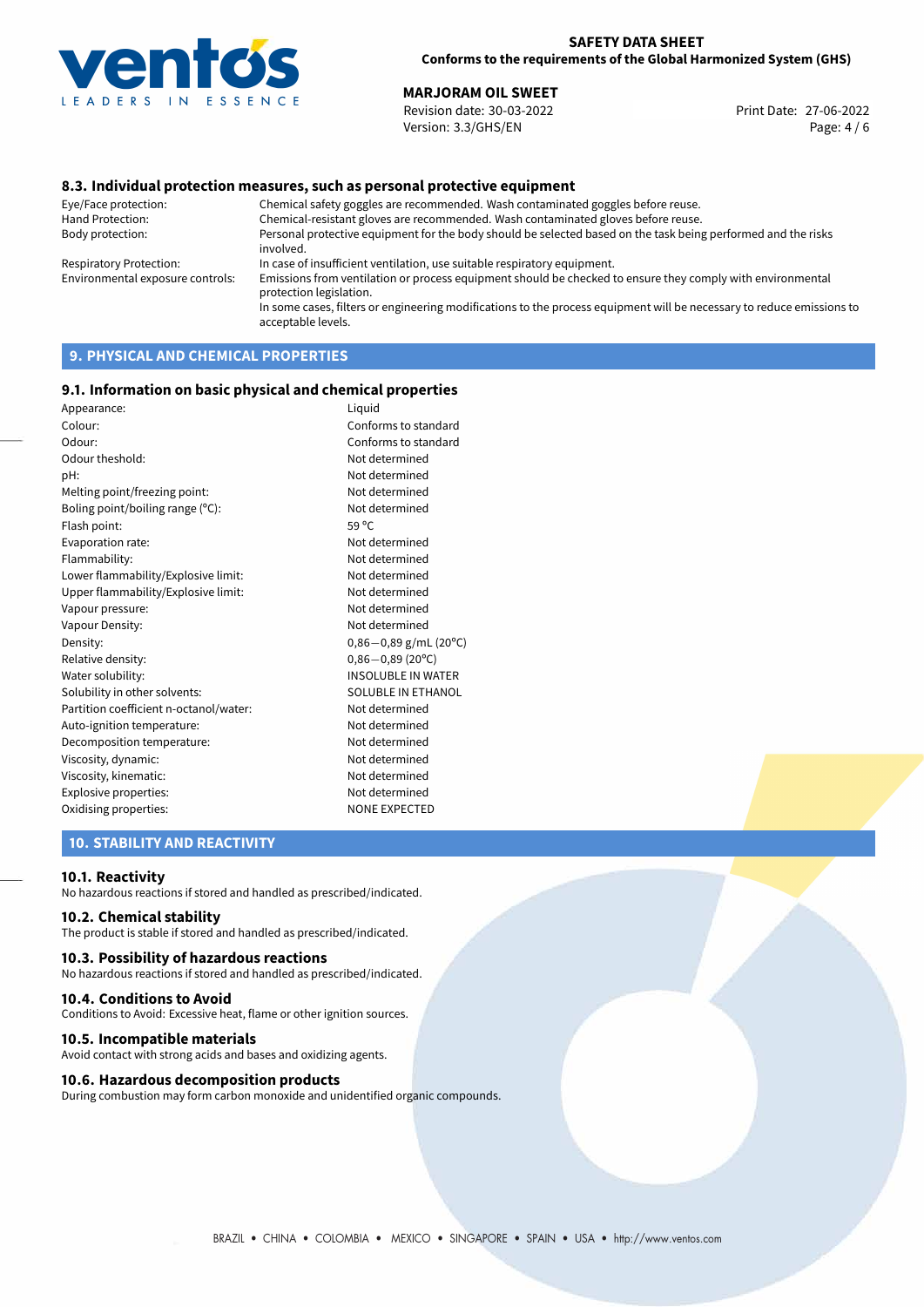

27-06-2022 **MARJORAM OIL SWEET** Revision date: 30-03-2022 Print Date: Version: 3.3/GHS/EN Page: 5 / 6

# **11. TOXICOLOGICAL INFORMATION**

| <b>Acute toxicity</b>             | May be harmful if swallowed.                                                                                       |
|-----------------------------------|--------------------------------------------------------------------------------------------------------------------|
| <b>Skin corrosion/irritation</b>  | Causes skin irritation.                                                                                            |
|                                   | Experimental/calculated data:                                                                                      |
|                                   | The product has not been tested. The indication has been derived from the properties of its individual components. |
| Serious eye damage/irritation     | Causes serious eye irritation.                                                                                     |
|                                   | Experimental/calculated data:                                                                                      |
|                                   | The product has not been tested. The indication has been derived from the properties of its individual components. |
| Respiratory or skin sensitisation | May cause an allergic skin reaction.                                                                               |
|                                   | Experimental/calculated data:                                                                                      |
|                                   | The product has not been tested. The indication has been derived from the properties of its individual components. |
| <b>Germ cell mutagenicity</b>     | Based on the data available, the criteria for classification are not met.                                          |
| Carcinogenicity                   | Based on the data available, the criteria for classification are not met.                                          |
| <b>Reproductive toxicity</b>      | Suspected of damaging fertility or the unborn child.                                                               |
| <b>STOT-single exposure</b>       | May cause drowsiness or dizziness.                                                                                 |
| <b>STOT-repeated exposure</b>     | Based on the data available, the criteria for classification are not met.                                          |
| <b>Aspiration hazard</b>          | May be fatal if swallowed and enters airways.                                                                      |
|                                   |                                                                                                                    |

# **12. ECOLOGICAL INFORMATION**

#### **12.1. Toxicity**

#### **Assessment:**

Toxic to aquatic life with long lasting effects. **Experimental/calculated data:** Aquatic toxicity. The product has not been tested. The indication has been derived from the properties of its individual components.

# **12.2. Degradability**

No information available.

#### **12.3. Bioaccumulative potential**

No information available.

# **12.4. Soil mobility**

No information available.

# **12.5. Other adverse effects**

See also sections 6, 7, 13 and 15 Do not allow to get into waste water or waterways.

# **13. DISPOSAL CONSIDERATIONS**

### **13.1. Waste treatment methods**

Dispose of in accordance with national and local environmental regulations.

# **14. TRANSPORT INFORMATION**

|                                  | <b>ADR/RID/ADN</b>         |  | <b>IMDG</b>                                        |  | <b>IATA-ICAO</b>           |  |
|----------------------------------|----------------------------|--|----------------------------------------------------|--|----------------------------|--|
| 14.1. UN Number                  | <b>UN1169</b>              |  | <b>UN1169</b>                                      |  | <b>UN1169</b>              |  |
| 14.2. UN Proper Shipping Name    | EXTRACTS, AROMATIC, LIQUID |  | EXTRACTS, AROMATIC, LIQUID<br>(MARJORAM OIL SWEET) |  | EXTRACTS, AROMATIC, LIQUID |  |
| 14.3. Transport Hazard Class(es) |                            |  |                                                    |  |                            |  |
| 14.4. Packing Group              | Ш                          |  | Ш                                                  |  | Ш                          |  |
| 14.5. Environmental hazards      | Yes                        |  | Yes                                                |  | Yes                        |  |
| Additional information           |                            |  |                                                    |  |                            |  |

# **14.6 Special precautions for user**

None known

# **14.7. Transport in bulk according to Annex II of MARPOL 73/78 and the IBC Code**

No information available